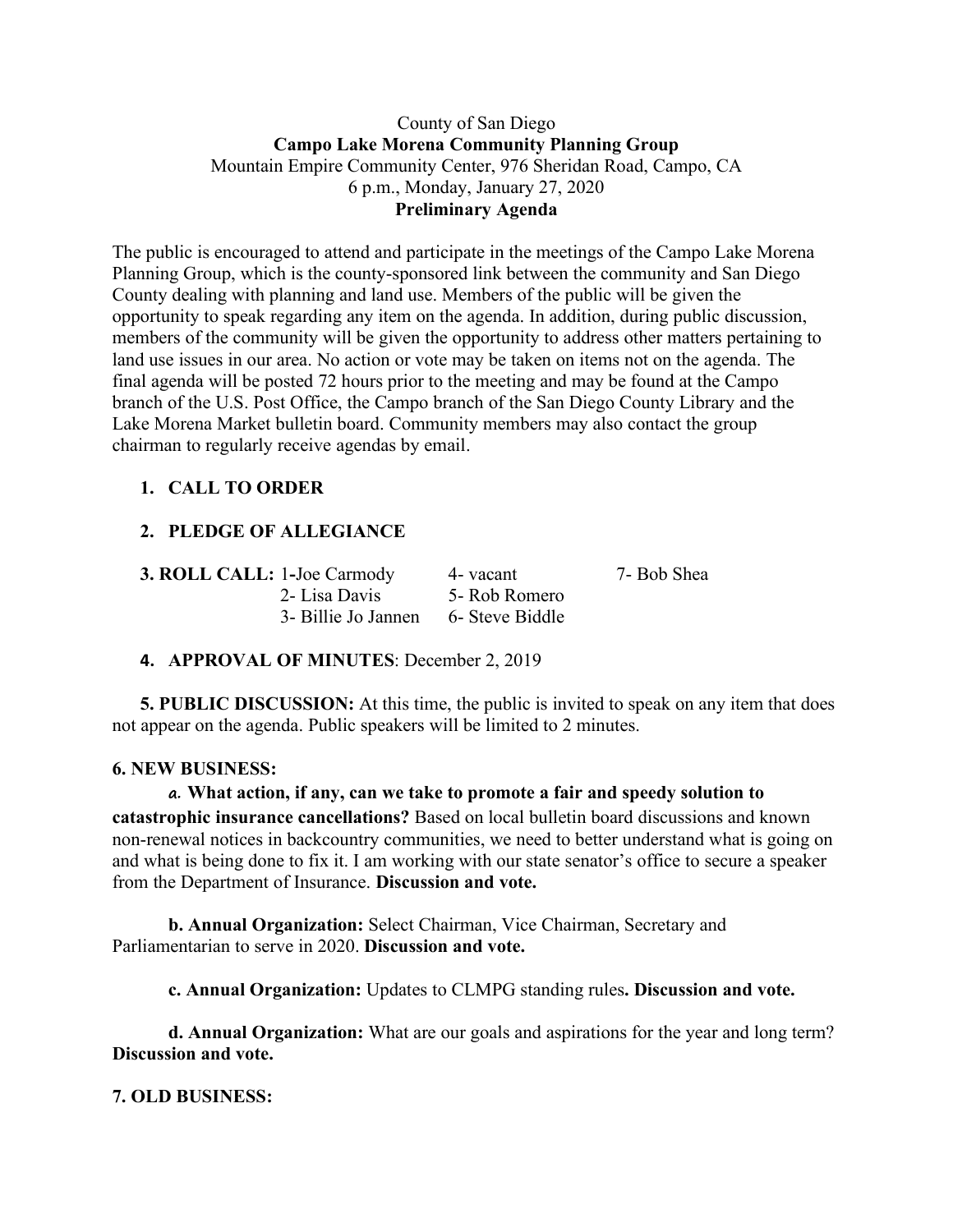**a. Standing subcommittee reports (no action):** Groundwater, Rob Romero; Sewer and Septic, Joe Carmody; Community Economic Impacts, Steve Biddle; Traffic and Public Safety, Bob Shea.

**b. Chairman's Report (no action):** Billie Jo Jannen.

#### **8. CORRESPONDENCE AND ANNOUNCEMENTS**

**a. The Star Ranch vesting and landscape architecture maps** are available, both at meetings and by appointment with the CLMPG chairman. Staff has delayed release of the EIR until it can figure out what type of greenhouse gas analysis large projects should include**.** The ranch was offered for sale in an announcement sent out in late November 2018. **The proposed plan is still in play and is part of the property offering, but will be abandoned if purchased by conservation entities.**

**b. We have received updated plans for the proposed 17-acre industrial solar application at 1827 Lake Morena Drive.** They are available, both at regular meetings and by appointment with the CLMPG chairman or Solar Subcommittee chairmen. Please contact Solar Subcommittee co-chair Rob Romero or Joe Carmody to participate in formulating community responses to the several phases of planning.

**c. Traffic Advisory Committee agenda for Jan. 24, 2020.** Nothing in our area. **Forwarded to group.**

d. Support materials and maps for the county's **January 23 meeting (6 p.m. at the old Boulevard Fire Station)** public meeting on the EIR for Boulder Brush: **BOULDER BRUSH FACILITIES, PDS2019-ER-19-16-001, PDS2019-MUP-19-002** The Boulder Brush Facilities include an overhead 230 kilovolt generation transmission (gen-tie) line, a high voltage substation, a switchyard, in/out connection to the existing Sunrise Powerlink, and access roads on private land under the jurisdiction of the County of San Diego. The gen-tie line would carry wind generated energy from the proposed Campo Wind Facilities on the Campo Band of Diegueño Mission Indians Reservation to the substation and switchyard on private land. Full meeting info: **Thursday, January 23, 2020 at 6:00 pm at the Backcountry Resource Center, 39919 Ribbonwood Road (old Boulevard Fire Station equipment bay)**. **Forwarded to group.**

e. **Meeting notice for General Plan Amendment (GPA)** of the Land Use Element, Safety Element, and Mobility Element for 2020, to be considered by the Board of Supervisors (Board) on **January 29, 2020**. **Forwarded to group.**

f. **January 2 agenda for Boulevard Community Planning Group. Forwarded to group.**

g. **Notice of release of the Draft Environmental Impact Report for the Boulder Brush Substation and high-voltage transmission line**, supporting 60 proposed Campo Wind